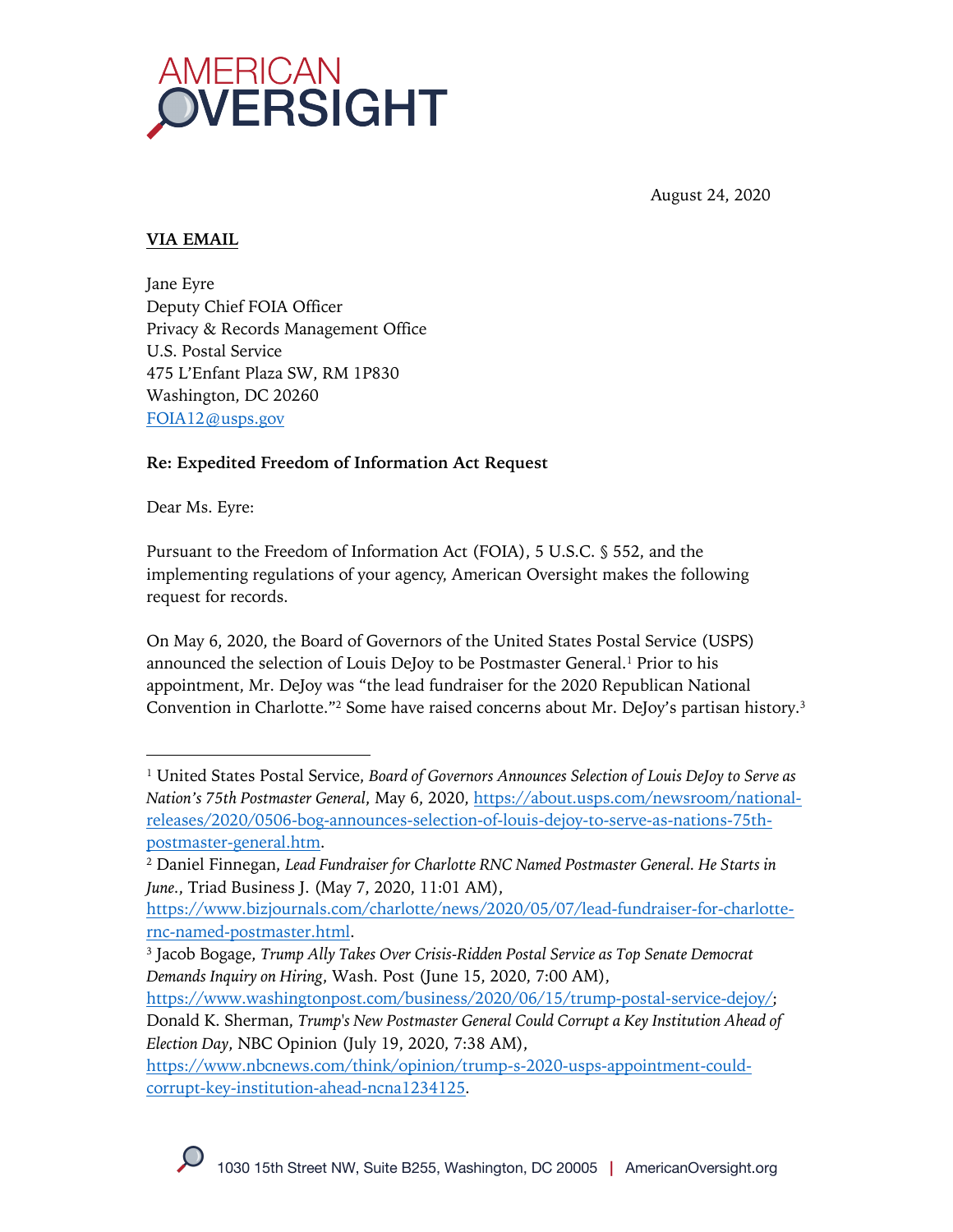American Oversight submits this request to shed light on Mr. DeJoy's priorities and activities as Postmaster General.

# **Requested Records**

American Oversight seeks expedited review of this request for the reasons identified below and requests that USPS produce the following records as soon as practicable, and at least within twenty business days:

All electronic communications (including email messages, attachments, complete email chains, calendar invitations, or text messages or messages on other electronic messaging platforms (such as Slack, GChat or Google Hangouts, Lync, Skype, or WhatsApp) between (i) Board of Governors Member John Barger and (ii) Louis DeJoy.

Please provide all responsive records from January 1, 2020, to June 15, 2020.

# **Fee Waiver Request**

In accordance with 5 U.S.C.  $\S$  552(a)(4)(A)(iii) and your agency's regulations, American Oversight requests a waiver of fees associated with processing this request for records. The subject of this request concerns the operations of the federal government, and the disclosures will likely contribute to a better understanding of relevant government procedures by the general public in a significant way. Moreover, the request is primarily and fundamentally for non-commercial purposes.

American Oversight requests a waiver of fees because disclosure of the requested information is "in the public interest because it is likely to contribute significantly to public understanding of operations or activities of the government."4 The public has a significant interest in understanding how USPS is being managed. <sup>5</sup> Records with the potential to shed light on this matter would contribute significantly to public understanding of operations of the federal government, including whether and to what extent USPS leadership is acting in a partisan manner. <sup>6</sup> American Oversight is committed to transparency and makes the responses agencies provide to FOIA requests publicly

 $4\,5\,$  U.S.C.  $\frac{6}{3}\,552(a)(4)(A)(iii)$ .

<sup>5</sup> *See, e.g.*, Kevin Breuninger, *Postal Service Chief, Under Fire, Admits 'Unintended Consequences' of His Policy Overhaul*, CNBC (Aug. 14, 2020, 3:38 PM),

https://www.cnbc.com/2020/08/14/postal-service-chief-under-fire-admits-unintendedconsequences-of-his-policy-overhaul.html.

<sup>6</sup> *See, e.g.*, Michael D. Shear, et al., *Mail Delays Fuel Concern Trump Is Undercutting Postal System Ahead of Voting*, N.Y. Times, Aug. 16, 2020,

https://www.nytimes.com/2020/07/31/us/politics/trump-usps-maildelays.html?searchResultPosition=7.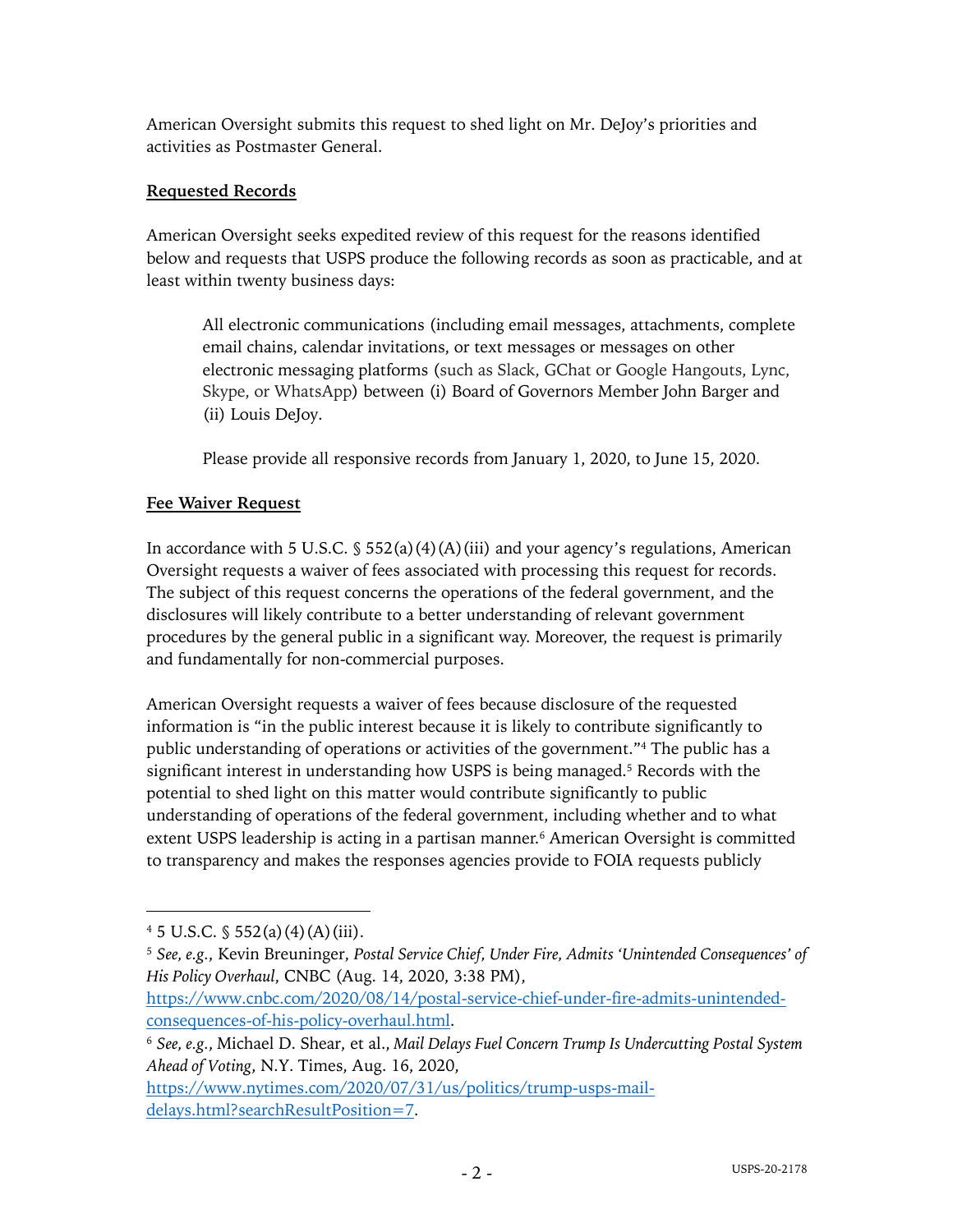available, and the public's understanding of the government's activities would be enhanced through American Oversight's analysis and publication of these records.

This request is primarily and fundamentally for non-commercial purposes.<sup>7</sup> As a  $501(c)(3)$ nonprofit, American Oversight does not have a commercial purpose and the release of the information requested is not in American Oversight's financial interest. American Oversight's mission is to promote transparency in government, to educate the public about government activities, and to ensure the accountability of government officials. American Oversight uses the information gathered, and its analysis of it, to educate the public through reports, press releases, or other media. American Oversight also makes materials it gathers available on its public website and promotes their availability on social media platforms, such as Facebook and Twitter.8

American Oversight has also demonstrated its commitment to the public disclosure of documents and creation of editorial content through regular substantive analyses posted to its website.9 Examples reflecting this commitment to the public disclosure of documents and the creation of editorial content include the posting of records related to the Trump Administration's contacts with Ukraine and analyses of those contacts;<sup>10</sup> posting records and editorial content about the federal government's response to the Coronavirus pandemic;11 posting records received as part of American Oversight's "Audit the Wall" project to gather and analyze information related to the administration's proposed construction of a barrier along the U.S.-Mexico border, and analyses of what those records reveal;<sup>12</sup> the posting of records related to an ethics waiver received by a

<sup>12</sup> *See generally Audit the Wall*, American Oversight,

<sup>7</sup> *See* 5 U.S.C. § 552(a)(4)(A)(iii).

<sup>8</sup> American Oversight currently has approximately 15,600 page likes on Facebook and 104,600 followers on Twitter. American Oversight, Facebook,

https://www.facebook.com/weareoversight/ (last visited Aug. 24, 2020); American Oversight (@weareoversight), Twitter, https://twitter.com/weareoversight (last visited Aug. 24, 2020).

<sup>9</sup> *See generally News*, American Oversight, https://www.americanoversight.org/blog. <sup>10</sup> *Trump Administration's Contacts with Ukraine*, American Oversight,

https://www.americanoversight.org/investigation/the-trump-administrations-contactswith-ukraine.

<sup>11</sup> *See generally The Trump Administration's Response to Coronavirus*, American Oversight, https://www.americanoversight.org/investigation/the-trump-administrations-responseto-coronavirus; *see, e.g. 'We've All Given Up Getting a Straight Answer From You Guys: Frustrated Emails Between Illinois Governor's Office and White House*,

https://www.americanoversight.org/weve-all-given-up-getting-a-straight-answer-fromyou-guys-frustrated-emails-between-illinois-governors-office-and-white-house.

https://www.americanoversight.org/investigation/audit-the-wall; *see, e.g.*, *Border Wall Investigation Report: No Plans, No Funding, No Timeline, No Wall*, American Oversight, https://www.americanoversight.org/border-wall-investigation-report-no-plans-nofunding-no-timeline-no-wall.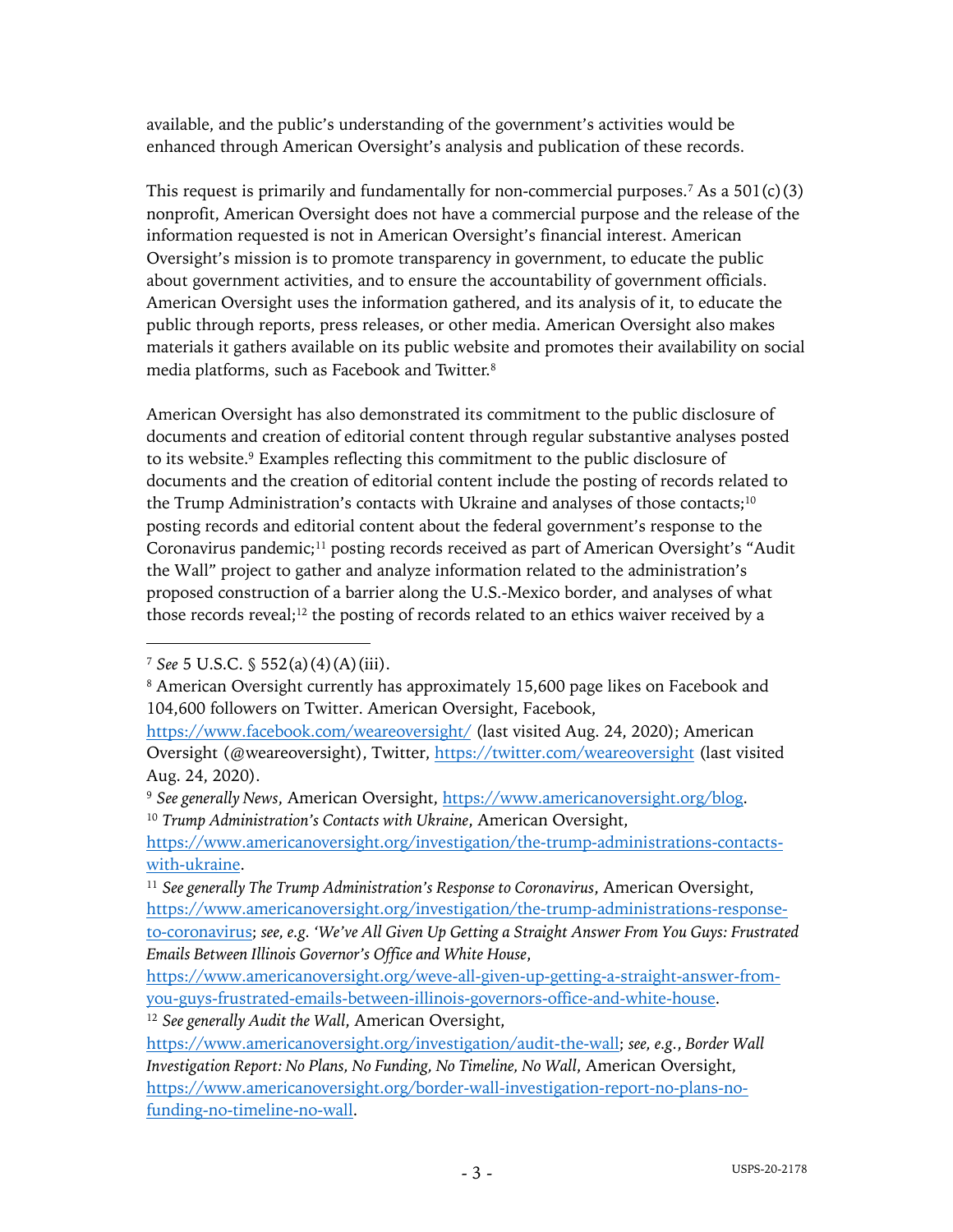senior Department of Justice attorney and an analysis of what those records demonstrated regarding the Department's process for issuing such waivers;<sup>13</sup> and posting records and analysis of federal officials' use of taxpayer dollars to charter private aircraft or use government planes for unofficial business.14

Accordingly, American Oversight qualifies for a fee waiver.

# **Application for Expedited Processing**

Pursuant to 5 U.S.C.  $\frac{1}{5}$  552(a)(6)(E)(1) and the regulations of your agency, 39 C.F.R. § 265.5(c), American Oversight requests that USPS expedite the processing of this request.

I certify to be true and correct to the best of my knowledge and belief that the information requested is urgently needed in order to inform the public concerning actual or alleged government activity.

There is an urgent need to inform the public of the potential politicization of USPS under the leadership of Postmaster General DeJoy, in light of the November 2020 elections. The COVID-19 pandemic has dramatically increased the public's desire to register to vote and to cast ballots by mail.15 USPS and Mr. DeJoy, as leader of the agency, play a critical role in ensuring voters are able to obtain and return voting materials by mail, thereby exercising a critical right of citizenship without being forced to take on personal health risk. While recent reporting makes clear that Postmaster General DeJoy is implementing a "sweeping overhaul" of USPS policies, the extent and details of those changes are not clear.16 As

<sup>&</sup>lt;sup>13</sup> *DOJ Records Relating to Solicitor General Noel Francisco's Recusal, American Oversight,* https://www.americanoversight.org/document/doj-civil-division-response-noel-franciscocompliance; *Francisco & the Travel Ban: What We Learned from the DOJ Documents*, American Oversight, https://www.americanoversight.org/francisco-the-travel-ban-what-we-learnedfrom-the-doj-documents.

<sup>14</sup> *See generally Swamp Airlines: Chartered Jets at Taxpayer Expense*, American Oversight, https://www.americanoversight.org/investigation/swamp-airlines-private-jets-taxpayerexpense; *see e.g. New Information on Pompeo's 2017 Trips to His Home State*, American Oversight, https://www.americanoversight.org/new-information-on-pompeos-2017-tripsto-his-home-state.

<sup>15</sup> *See, e.g.*, Grace Segers, *Calls for Increased Access to Vote-By-Mail Gain Traction Amid Coronavirus Pandemic*, CBS News (Apr. 22, 2020, 1:43 PM),

https://www.cbsnews.com/news/vote-by-mail-gains-traction-coronavirus-pandemic/. <sup>16</sup> Jacob Bogage, *Postal Service Overhauls Leadership as Democrats Press for Investigation of Mail* 

*Delays*, Wash. Post (Aug. 7, 2020, 7:10 PM), https://www.washingtonpost.com/business/2020/08/07/postal-service-investigationdejoy/.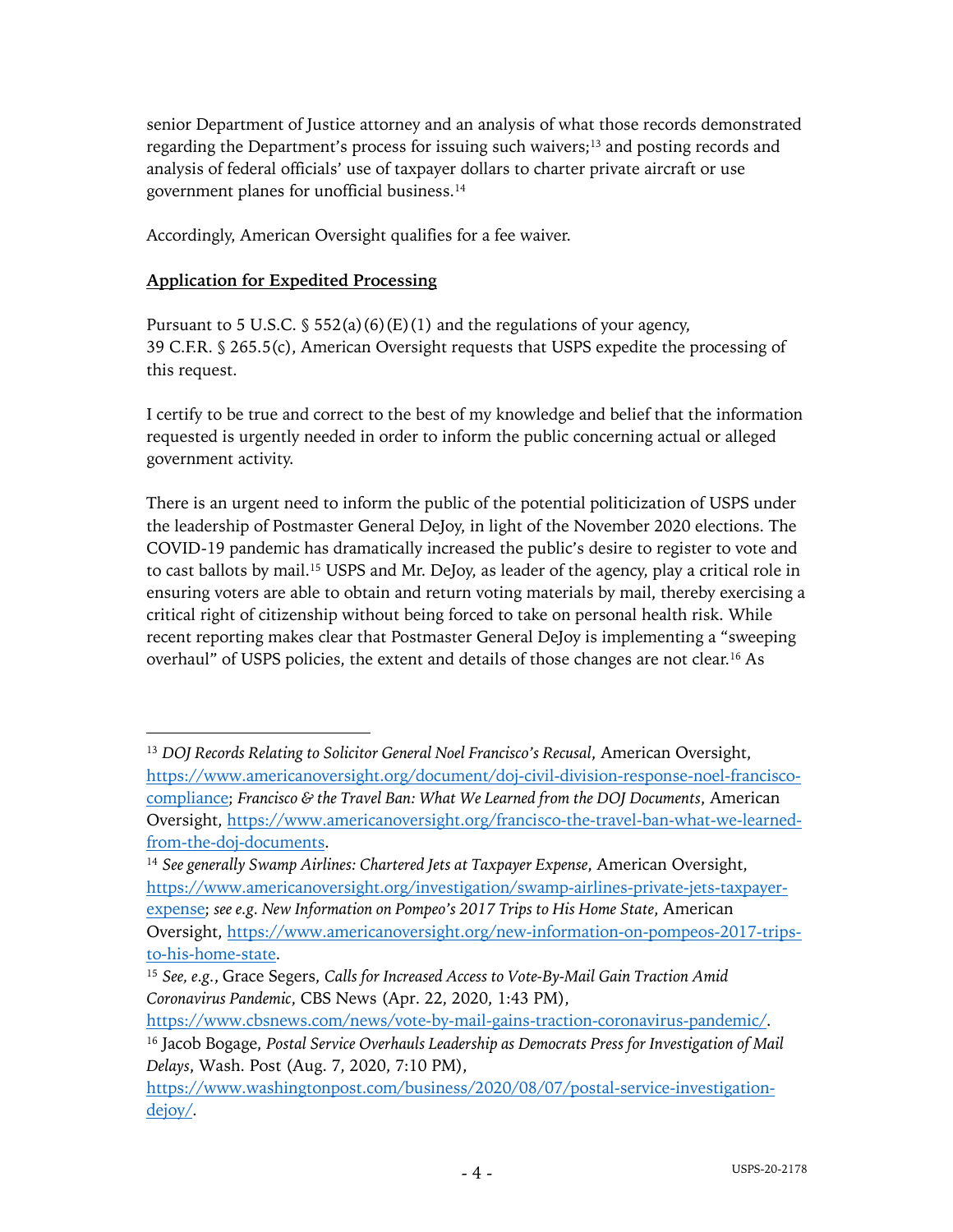demonstrated by widespread reporting on the topic, $17$  the public urgently needs to better understand those changes and who is effecting them. This information is needed immediately, as public officials and the public rely on USPS to facilitate vote by mail, and reporting shows that setting up and implementing voting by mail is an expensive and long process.18

Further, the public's need for clarity about whether Mr. DeJoy is allowing partisan politics to dictate USPS policies has only grown more urgent as the Postmaster General faces increasing scrutiny. <sup>19</sup> The records requested by American Oversight—communications with partisan actors and election-involved entities—are urgently needed to clarify whether the public can rely upon USPS for election related mail. Public reporting makes clear that Mr. DeJoy has numerous financial and political interests that may be affecting his official actions as Postmaster General.20 The public's trust in Mr. DeJoy has been further tested by President Trump lying about meeting with Mr. DeJoy, raising questions of why the President would want to keep the meeting secret.<sup>21</sup> At a moment when voters and election officials across the country are making decisions based on how much they can depend on USPS to properly handle voting-related mail, records with the potential to show whether Mr. DeJoy is communicating with political entities and groups focused on impacting the November 2020 election are urgently needed.

I further certify that American Oversight is primarily engaged in disseminating information to the public. American Oversight's mission is to promote transparency in

https://www.nytimes.com/aponline/2020/08/17/us/ap-us-postmaster-

<sup>17</sup> *See, e.g.*, *Trump Defends Postmaster as Concerns Grow Over Mail-In Ballots*, N.Y. Times,

Aug. 16, 2020, https://www.nytimes.com/live/2020/08/15/us/biden-vs-trump-election; Ed Kilgore, *USPS Delivery Problems Adding to Suppression of Mail Ballot Votes*, New York Mag., July 15, 2020, https://nymag.com/intelligencer/2020/07/usps-delivery-problems-addingto-mail-ballot-woes.html.

<sup>18</sup> Amber Philips, *Why Voting by Mail Will Be so Hard for States to Set Up on the Fly*, Wash. Post (Apr. 3, 2020, 6:00 AM), https://www.washingtonpost.com/politics/2020/04/03/vote-bymail-difficulties/.

<sup>19</sup> *See, e.g.*, Shear, *supra* note 6; *Crowd Protests Outside US Postmaster's North Carolina Home*, Associated Press (Aug. 17, 2020, 8:51 PM),

protest.html?searchResultPosition=4; Marshall Cohen, *Financial Disclosures Reveal Postmaster General's Business Entanglements and Likely Conflicts of Interest, Experts Say*, CNN (Aug. 12, 2020, 6:33 PM), https://www.cnn.com/2020/08/12/politics/postal-servicedejoy-conflicts-amazon-trades-xpo-stake/index.html.

<sup>20</sup> *See, e.g.*, Jacob Bogage & Joseph Marks, *House Accelerates Oversight of Postal Service as Uproar Grows, Demanding Top Officials Testify at 'Urgent' Hearing*, Wash. Post (Aug. 16, 2020, 11:00 AM), https://www.washingtonpost.com/business/2020/08/16/postal-service-maildemocrats-hearing-dejoy/.

<sup>21</sup> Abby Phillip, *Trump Met with Postmaster General Amid Mail-in Voting Attacks*, CNN (Aug. 14, 2020, 11:17 AM), https://www.cnn.com/2020/08/14/politics/trumppostmaster-general-dejoy/index.html.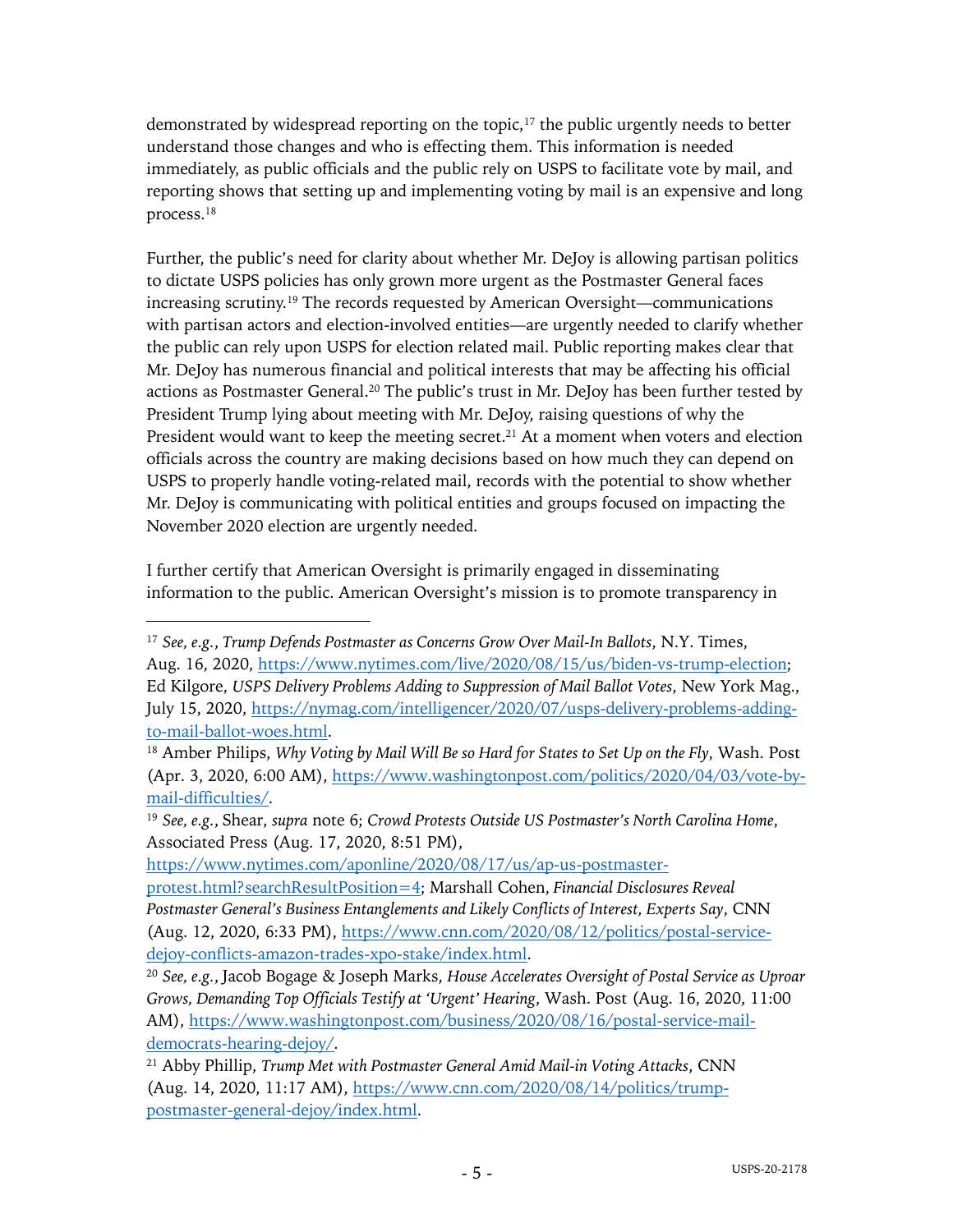government, to educate the public about government activities, and to ensure the accountability of government officials. Similar to other organizations that have been found to satisfy the criteria necessary to qualify for expedition,<sup>22</sup> American Oversight "'gathers information of potential interest to a segment of the public, uses its editorial skills to turn the raw material into a distinct work, and distributes that work to an audience.'"23 American Oversight uses the information gathered, and its analysis of it, to educate the public through reports, press releases, and other media. American Oversight also makes materials it gathers available on its public website and promotes their availability on social media platforms, such as Facebook and Twitter.24 As discussed previously, American Oversight has demonstrated its commitment to the public disclosure of documents and creation of editorial content.25

Accordingly, American Oversight's request satisfies the criteria for expedition.

# **Guidance Regarding the Search & Processing of Requested Records**

In connection with its request for records, American Oversight provides the following guidance regarding the scope of the records sought and the search and processing of records:

https://www.facebook.com/weareoversight

<sup>22</sup> *See ACLU v. U.S. Dep't of Justice*, 321 F. Supp. 2d 24, 30–31 (D.D.C. 2004); *EPIC v. Dep't of Defense*, 241 F. Supp. 2d 5, 15 (D.D.C. 2003).

<sup>23</sup> *ACLU*, 321 F. Supp. 2d at 29 n.5 (quoting *EPIC*, 241 F. Supp. 2d at 11).

 $24$  American Oversight currently has approximately 15,600 page likes on Facebook and 104,600 followers on Twitter. American Oversight, Facebook,

<sup>(</sup>last visited Aug. 24, 2020); American Oversight (@weareoversight), Twitter, https://twitter.com/weareoversight (last visited Aug. 24, 2020).

<sup>25</sup> *See generally News*, American Oversight, https://www.americanoversight.org/blog; *see*, *e.g.*, *Emails and Resume of Trump's Pick to Head Government Personnel Office*, American Oversight, https://www.americanoversight.org/emails-and-resume-of-trumps-pick-tohead-government-personnel-office; *CDC Calendars from 2018 and 2019: Pandemic-Related Briefings and Meetings*, American Oversight, https://www.americanoversight.org/cdccalendars-from-2018-and-2019-pandemic-related-briefings-and-meetings; *State Department Releases Ukraine Documents to American Oversight*, American Oversight, https://www.americanoversight.org/state-department-releases-ukraine-documents-toamerican-oversight; *Documents Reveal Ben Carson Jr.'s Attempts to Use His Influence at HUD to Help His Business*, American Oversight, https://www.americanoversight.org/documentsreveal-ben-carson-jr-s-attempts-to-use-his-influence-at-hud-to-help-his-business; *Investigating the Trump Administration's Efforts to Sell Nuclear Technology to Saudi Arabia*, American Oversight, https://www.americanoversight.org/investigating-the-trumpadministrations-efforts-to-sell-nuclear-technology-to-saudi-arabia; *Sessions' Letter Shows DOJ Acted On Trump's Authoritarian Demand to Investigate Clinton*, American Oversight, https://www.americanoversight.org/sessions-letter.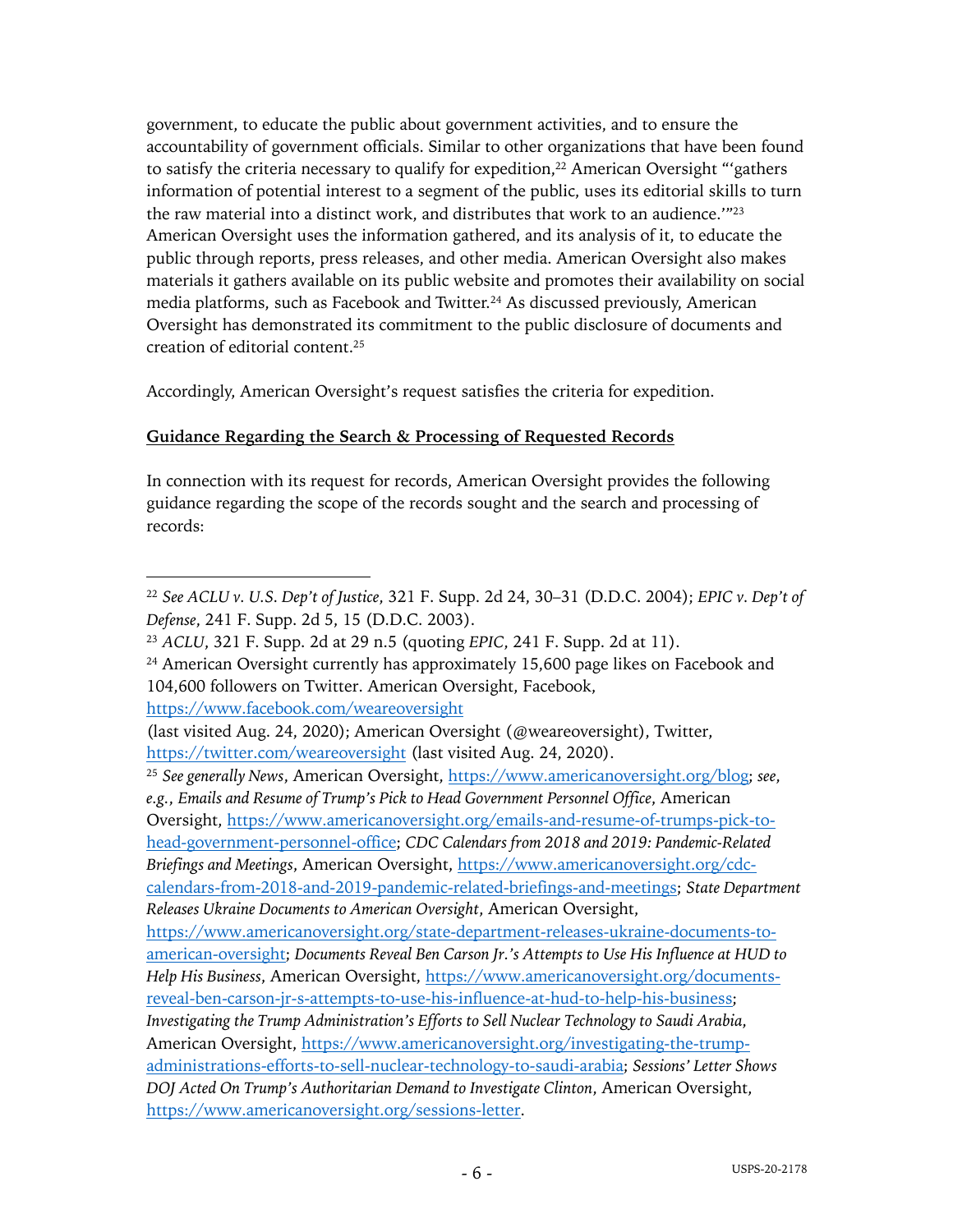- § Please search all locations and systems likely to have responsive records, regardless of format, medium, or physical characteristics.
- § In conducting your search, please understand the terms "record," "document," and "information" in their broadest sense, to include any written, typed, recorded, graphic, printed, or audio material of any kind.
- § Our request for records includes any attachments to those records or other materials enclosed with those records when they were previously transmitted. To the extent that an email is responsive to our request, our request includes all prior messages sent or received in that email chain, as well as any attachments to the email.
- Please search all relevant records or systems containing records regarding agency business. Do not exclude records regarding agency business contained in files, email accounts, or devices in the personal custody of your officials, such as personal email accounts or text messages. Records of official business conducted using unofficial systems or stored outside of official files are subject to the Federal Records Act and FOIA.26 It is not adequate to rely on policies and procedures that require officials to move such information to official systems within a certain period of time; American Oversight has a right to records contained in those files even if material has not yet been moved to official systems or if officials have, by intent or through negligence, failed to meet their obligations.27
- Please use all tools available to your agency to conduct a complete and efficient search for potentially responsive records. Agencies are subject to government-wide requirements to manage agency information electronically,<sup>28</sup> and many agencies have adopted the National Archives and Records Administration (NARA) Capstone program, or similar policies. These systems provide options for searching emails and other electronic records in a manner that is reasonably likely to be more complete than just searching individual custodian files. For example, a custodian may have deleted a responsive email from his or her email program, but your agency's archiving tools may capture that email under Capstone. At the same time, custodian searches are still necessary; agencies may not have direct access to

<sup>26</sup> *See Competitive Enter. Inst. v. Office of Sci. & Tech. Policy*, 827 F.3d 145, 149–50 (D.C. Cir. 2016); *cf. Judicial Watch, Inc. v. Kerry*, 844 F.3d 952, 955–56 (D.C. Cir. 2016). <sup>27</sup> *See Competitive Enter. Inst. v. Office of Sci. & Tech. Policy*, No. 14-cv-765, slip op. at 8 (D.D.C. Dec. 12, 2016).

<sup>28</sup> Presidential Memorandum—Managing Government Records, 76 Fed. Reg. 75,423 (Nov. 28, 2011), https://obamawhitehouse.archives.gov/the-press-

office/2011/11/28/presidential-memorandum-managing-government-records; Office of Mgmt. & Budget, Exec. Office of the President, Memorandum for the Heads of Executive Departments & Independent Agencies, "Managing Government Records Directive," M-12-18 (Aug. 24, 2012), https://www.archives.gov/files/records-mgmt/m-12-18.pdf.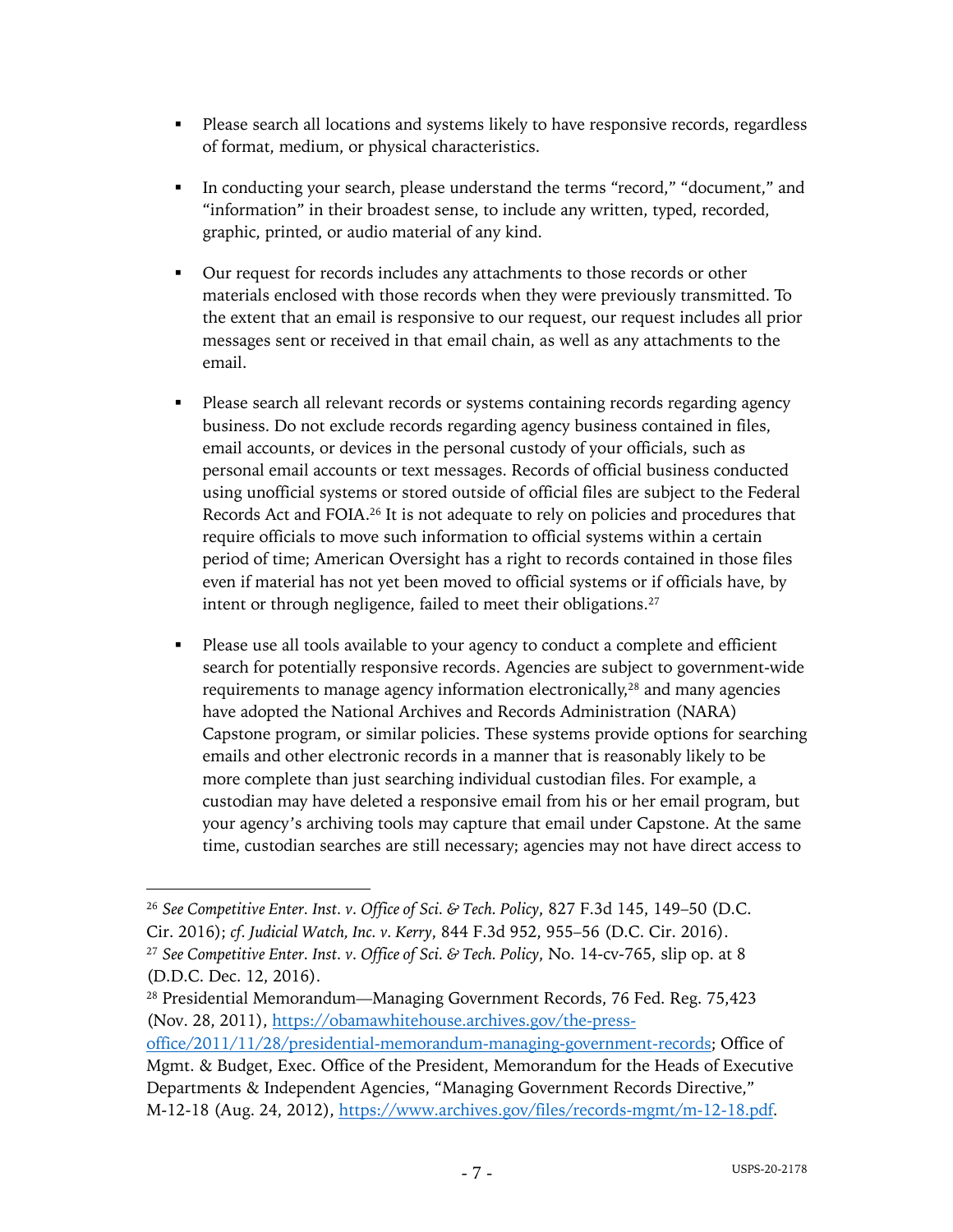files stored in .PST files, outside of network drives, in paper format, or in personal email accounts.

- In the event some portions of the requested records are properly exempt from disclosure, please disclose any reasonably segregable non-exempt portions of the requested records. If a request is denied in whole, please state specifically why it is not reasonable to segregate portions of the record for release.
- Please take appropriate steps to ensure that records responsive to this request are not deleted by the agency before the completion of processing for this request. If records potentially responsive to this request are likely to be located on systems where they are subject to potential deletion, including on a scheduled basis, please take steps to prevent that deletion, including, as appropriate, by instituting a litigation hold on those records.

# **Conclusion**

If you have any questions regarding how to construe this request for records or believe that further discussions regarding search and processing would facilitate a more efficient production of records of interest to American Oversight, please do not hesitate to contact American Oversight to discuss this request. American Oversight welcomes an opportunity to discuss its request with you before you undertake your search or incur search or duplication costs. By working together at the outset, American Oversight and your agency can decrease the likelihood of costly and time-consuming litigation in the future.

Where possible, please provide responsive material in an electronic format by email. Alternatively, please provide responsive material in native format or in PDF format on a USB drive. Please send any responsive material being sent by mail to American Oversight, 1030 15th Street NW, Suite B255, Washington, DC 20005. If it will accelerate release of responsive records to American Oversight, please also provide responsive material on a rolling basis.

We share a common mission to promote transparency in government. American Oversight looks forward to working with your agency on this request. If you do not understand any part of this request, please contact Megan Field at foia@americanoversight.org or (202) 897-2465. Also, if American Oversight's request for expedition is not granted or its